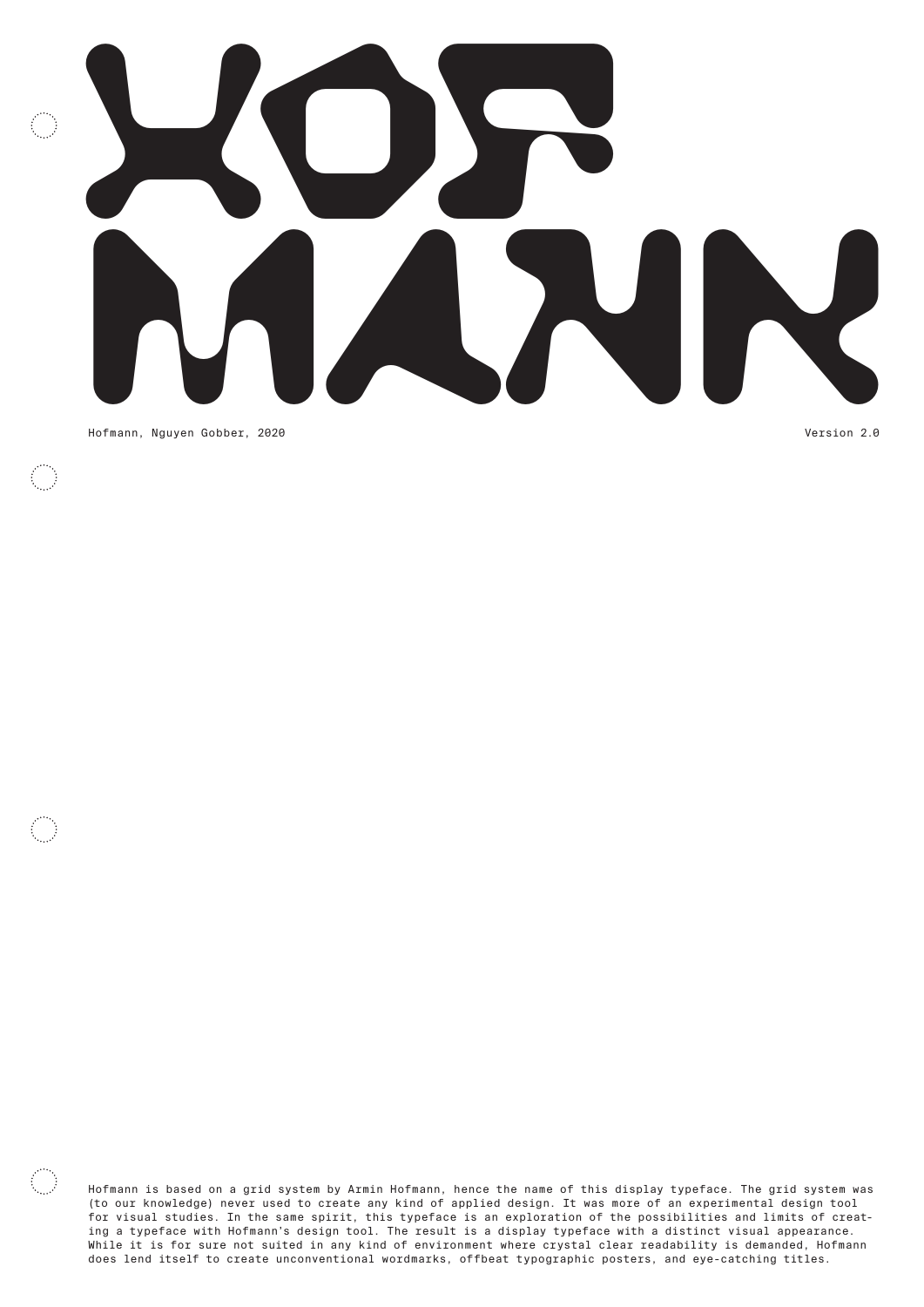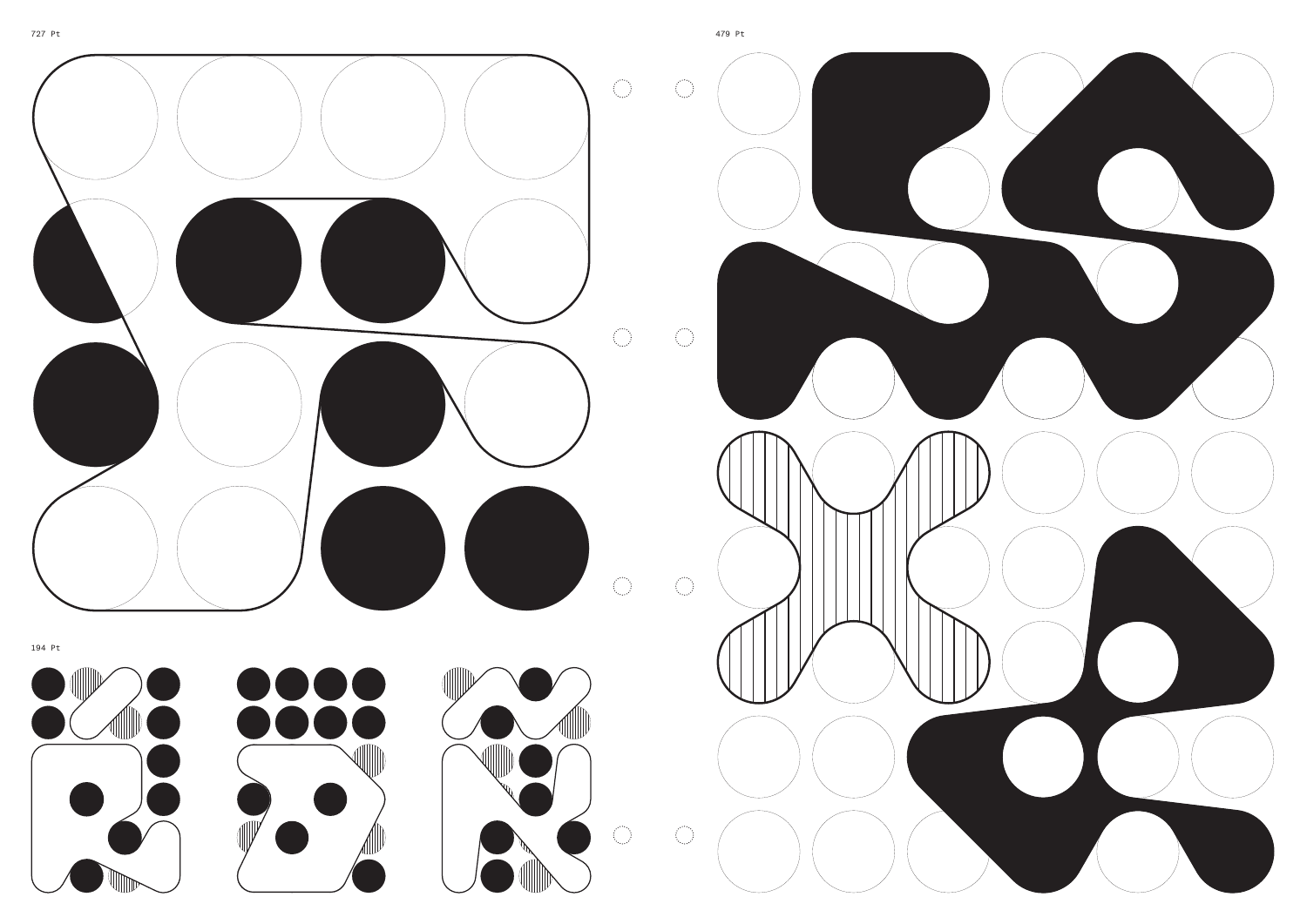Excerpt from "Detail in Typography" by Jost Hochuli

## ONCE AGAIN, WE ENcounter the phenom-ENON THAT TYPEFACES –regardless of their OPTICAL LEGIBILITY trigger particular FEELINGS ON THE PART OF READERS SIMply THROUGH THEIR …

 $22$  Pt  $14$  Pt  $14$  Pt  $14$  Pt  $14$  Pt  $14$  Pt  $14$  Pt  $14$  Pt  $14$  Pt  $14$  Pt  $14$  Pt  $14$  Pt  $14$  Pt  $14$  Pt  $14$  Pt  $14$  Pt  $14$  Pt  $14$  Pt  $14$  Pt  $14$  Pt  $14$  Pt  $14$  Pt  $14$  Pt  $14$  Pt  $14$  Pt  $14$  Pt  $14$  Pt  $14$  APPEARANCE, AND can have a posi-TIVE OR NEGATIVE impact. This seems TO BE PRAGMATIC evidence to show THAT, OVER AND above their prima-RY AND ESSENTIAL task of acting as A VISUAL MEANS of transport for LANGUAGE, TYPEfaces are also ABLE TO COMMUNIcate atmosphere. IN THIS CONTEXT, SPENCER mentions analyses by Ovink AND ZACHRISSON THAT REIN-FORCE THIS ASSUMPTION. KOW-EVER, ON THE BASIS OF AN analysis of advertisements OVER A PERIOD OF 50 YEARS, Spencer believes 'that find-INGS OF CONGENIALITY MAY have little temporal stabil-ITY, AND SUCH AN EXAMINAtion supports Warde's view, THAT THE CHOICE OF AN APpropriate typeface is a sub-CONSCIOUS ACT, THE EFFECT of which is ephemeral. We MAY ALSO REFLECT THAT SANserif letterforms which HAVE BEEN MUCH USED IN THIS century to express the NOTION OF "MODERNITY" WERE first revived in the eight…